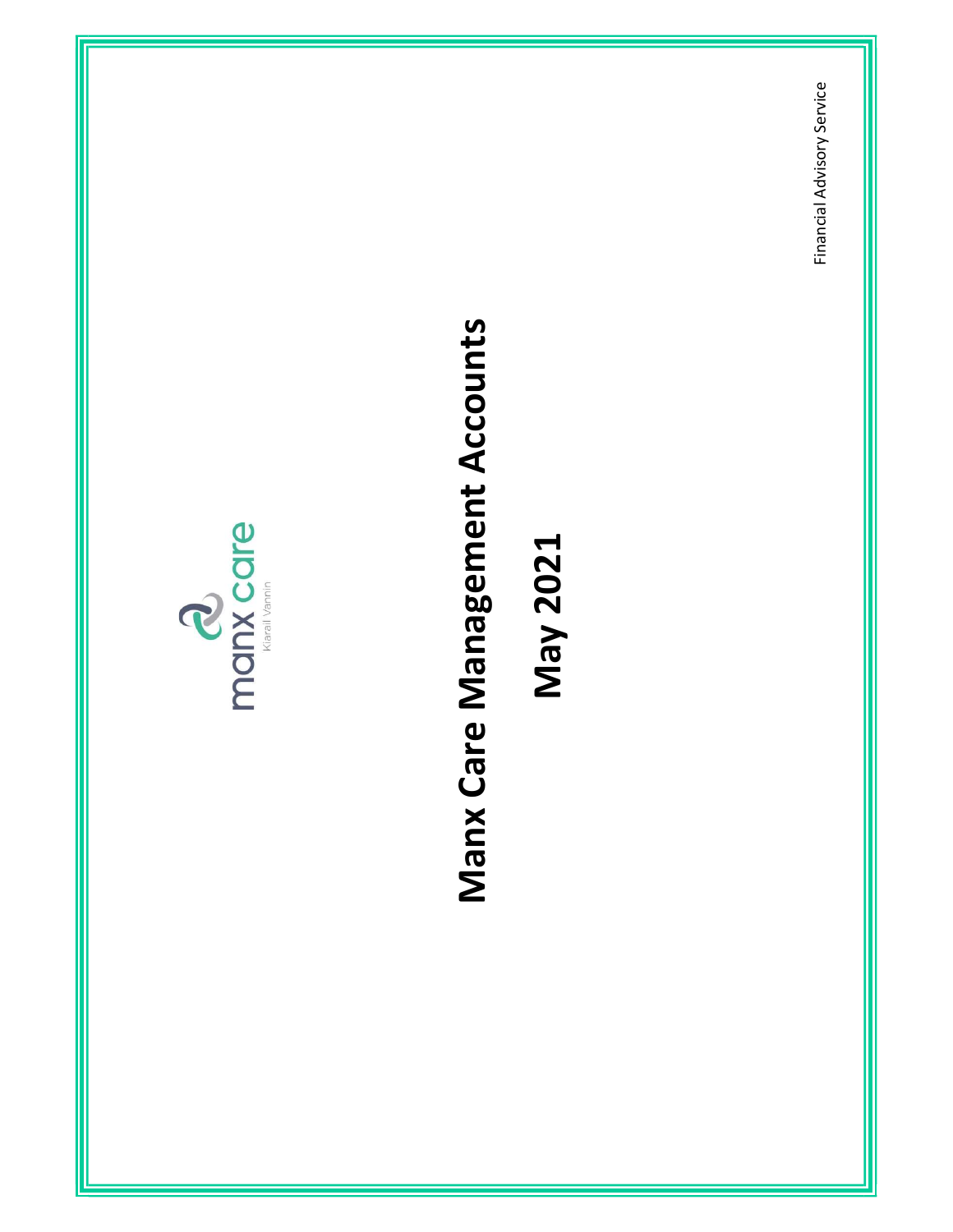| $-31$ <sup>st</sup> May 2021<br><b>Financial Position</b>                                                                                                                                                                          |                            |                            |                       |                                              |                             |                             |                     |                      |                                 |                                 |                              |                                                                                                          |  |
|------------------------------------------------------------------------------------------------------------------------------------------------------------------------------------------------------------------------------------|----------------------------|----------------------------|-----------------------|----------------------------------------------|-----------------------------|-----------------------------|---------------------|----------------------|---------------------------------|---------------------------------|------------------------------|----------------------------------------------------------------------------------------------------------|--|
|                                                                                                                                                                                                                                    |                            |                            |                       | COMPARISON TO BUDGET SUMMARY - 31ST MAY 2021 |                             |                             |                     |                      |                                 |                                 |                              |                                                                                                          |  |
|                                                                                                                                                                                                                                    |                            | <b>YTD £'000</b>           |                       |                                              |                             | <b>YTD £'000</b>            |                     |                      |                                 | <b>FY £'000</b>                 |                              |                                                                                                          |  |
|                                                                                                                                                                                                                                    | Actual                     | <b>Budget</b>              | $\mathbf{F}$<br>Var ( | Var (%)                                      | Actual                      | <b>Budget</b>               | Var $(f)$           | Var (%)              | Forecast                        | <b>Budget</b>                   | Var (£)                      | Var (%)                                                                                                  |  |
| <b>TOTAL</b>                                                                                                                                                                                                                       | 22,328                     | 22,430                     | 102                   | 0%                                           | 44,861                      | 44,844                      | (17)                | (0%)                 | 269,110                         | 269,064                         | (46)                         | (0%)                                                                                                     |  |
| Employee Costs<br>Other Costs<br>Income                                                                                                                                                                                            | 13,790<br>9,548<br>(1,010) | (1,205)<br>9,598<br>14,037 | င္တ<br>(195)<br>247   | 2%<br>$\frac{5}{6}$<br>(16%)                 | 18,836<br>(1,823)<br>27,847 | 28,058<br>19,196<br>(2,411) | 360<br>(588)<br>211 | $1\%$<br>2%<br>(24%) | (11, 184)<br>169,559<br>110,735 | 168,350<br>(14, 464)<br>115,178 | 4,443<br>(3,279)<br>(1, 209) | 4%<br>(1%)<br>(23%)                                                                                      |  |
| Overview                                                                                                                                                                                                                           |                            |                            |                       |                                              |                             |                             |                     |                      |                                 |                                 |                              |                                                                                                          |  |
| The May result has reduced the YTD variance to an overspend of (£17k) with actuals reducing by £0.2m from April.                                                                                                                   |                            |                            |                       |                                              |                             |                             |                     |                      |                                 |                                 |                              |                                                                                                          |  |
| There were a couple of adjustments in the month which contributed to the month's underspend. Due to delays in receiving Tertiary activity data from the                                                                            |                            |                            |                       |                                              |                             |                             |                     |                      |                                 |                                 |                              |                                                                                                          |  |
| NHS Trusts, April's spend was based on budget whereas the May actuals are based on the first month's data. This has resulted in a positive movement of<br>£0.4m in the month. Part of a year-end provisio                          |                            |                            |                       |                                              |                             |                             |                     |                      |                                 |                                 |                              | n for additional leave carried forward from 20/21 for £0.2m was also released in May where some of the   |  |
| cost was incurred in April.                                                                                                                                                                                                        |                            |                            |                       |                                              |                             |                             |                     |                      |                                 |                                 |                              |                                                                                                          |  |
| Income continues to be the main driver for the overspend and this is discussed further below.                                                                                                                                      |                            |                            |                       |                                              |                             |                             |                     |                      |                                 |                                 |                              |                                                                                                          |  |
| The YTD budget also includes an allocation for the 1% cost improvement target (£0.45m) as the full year CIP of (£2.7m) is currently phased equally across                                                                          |                            |                            |                       |                                              |                             |                             |                     |                      |                                 |                                 |                              |                                                                                                          |  |
| the year. Savings are not however expected to<br>implemented with the help of MIAA.                                                                                                                                                |                            |                            |                       |                                              |                             |                             |                     |                      |                                 |                                 |                              | start being realised until the second half of the year as the programme is currently being finalised and |  |
| The full year budget includes a contingency of £4.9m which is held centrally within Corporate Services. While savings are being finalised the CIP target is                                                                        |                            |                            |                       |                                              |                             |                             |                     |                      |                                 |                                 |                              |                                                                                                          |  |
| currently netting against this budget. It is expected that once the CIP is finalised target savings will be moved to the relevant operational areas to be                                                                          |                            |                            |                       |                                              |                             |                             |                     |                      |                                 |                                 |                              |                                                                                                          |  |
| monitored.                                                                                                                                                                                                                         |                            |                            |                       |                                              |                             |                             |                     |                      |                                 |                                 |                              |                                                                                                          |  |
| Included within the actuals is a provision for a pay award increase of 1% (£0.3m) as no agreements are in place across all pay groups. The 1% provision is<br>based on the funding received as part of the 2021/22 budget process. |                            |                            |                       |                                              |                             |                             |                     |                      |                                 |                                 |                              |                                                                                                          |  |
| Excluded from the actuals above is Covid expenditure of £0.5m relating to testing (£0.2m) and the vaccination programme (£0.3m).                                                                                                   |                            |                            |                       |                                              |                             |                             |                     |                      |                                 |                                 |                              | Business cases for                                                                                       |  |
| these have been previously approved to be recovered from a central contingency fund held by Treasury.                                                                                                                              |                            |                            |                       |                                              |                             |                             |                     |                      |                                 |                                 |                              |                                                                                                          |  |
|                                                                                                                                                                                                                                    |                            |                            |                       |                                              |                             |                             |                     |                      |                                 |                                 |                              |                                                                                                          |  |
|                                                                                                                                                                                                                                    |                            |                            |                       |                                              |                             |                             |                     |                      |                                 |                                 |                              |                                                                                                          |  |
|                                                                                                                                                                                                                                    |                            |                            |                       |                                              | Page 2 of 6                 |                             |                     |                      |                                 |                                 |                              |                                                                                                          |  |

- 
- 
- 
- 
- 
- 
-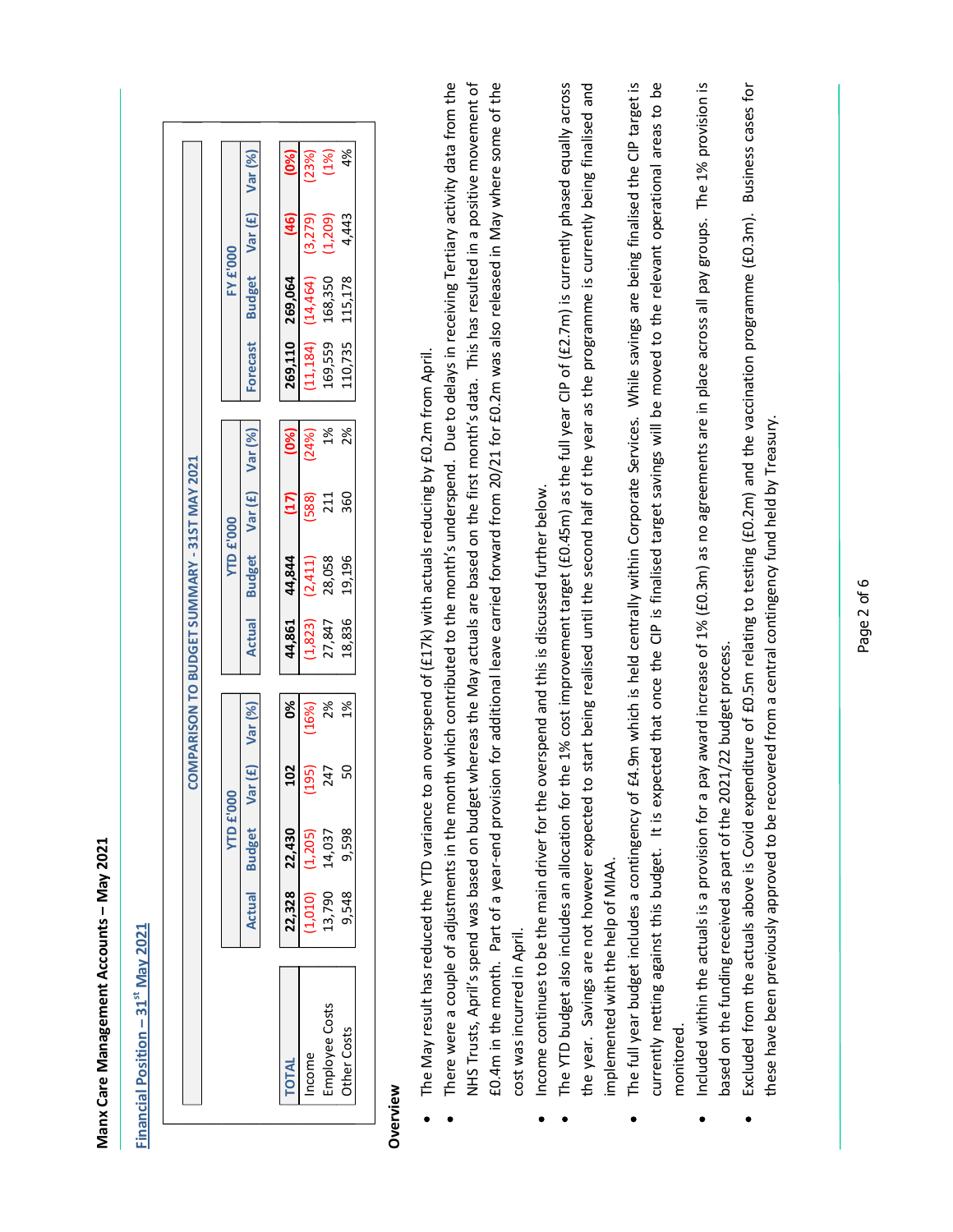|                                                                                                                                                                                                                                                                              |        | COMPARISON TO BUDGET BY CARE GROUP - 31ST MAY 2021 |         |         |                      |                                              |                     |  |
|------------------------------------------------------------------------------------------------------------------------------------------------------------------------------------------------------------------------------------------------------------------------------|--------|----------------------------------------------------|---------|---------|----------------------|----------------------------------------------|---------------------|--|
|                                                                                                                                                                                                                                                                              |        | <b>YTD £'000</b>                                   |         |         |                      | <b>YTD VARIANCE BY TYPE £'000</b>            |                     |  |
|                                                                                                                                                                                                                                                                              | Actual | <b>Budget</b>                                      | Var(£)  | Var (%) | Income               | Employee                                     | Other               |  |
| <b>TOTAL</b>                                                                                                                                                                                                                                                                 | 44,861 | 44,844                                             | Ξ       | (0%)    | (588)                | 211                                          | 360                 |  |
| <b>CLINICAL CARE GROUPS</b>                                                                                                                                                                                                                                                  | 38,689 | 38,139                                             | (549)   | (1%     | (258)                | (214)                                        | $\overline{\Sigma}$ |  |
| Medicine, Urgent Care & Ambulance Service                                                                                                                                                                                                                                    | 5,374  | 4,627                                              | $(747)$ | (16%)   | $\Xi$                | (521)                                        | (237)               |  |
| Surgery, Theatres, Critical Care & Anaesthetics                                                                                                                                                                                                                              | 5,961  | 5,894                                              | (67)    | (1%)    | $\mathbf{\tilde{c}}$ | (135)                                        | 65                  |  |
| Integrated Cancer & Diagnostics Services                                                                                                                                                                                                                                     | 3,266  | 3,128                                              | (138)   | (4%)    | (29)                 | (15)                                         | (94)                |  |
| Integrated Women, Children & Family Services                                                                                                                                                                                                                                 | 2,578  | 2,502                                              | (76)    | (3%)    | $\circ$              | (84)                                         | $\infty$            |  |
| Integrated Mental Health Services                                                                                                                                                                                                                                            | 3,669  | 3,594                                              | (75)    | (2%)    | $\boxed{2}$          | 261                                          | (334)               |  |
| Integrated Primary Care & Community Services                                                                                                                                                                                                                                 | 8,425  | 8,364                                              | (61)    | (1%)    | (94)                 | 76                                           | (43)                |  |
| Integrated Social Care Services                                                                                                                                                                                                                                              | 6,478  | 6,737                                              | 260     | 4%      | (146)                | 198                                          | 207                 |  |
| Tertiary Care Services                                                                                                                                                                                                                                                       | 2,938  | 3,293                                              | 356     | 11%     | $\circ$              | LN                                           | 350                 |  |
| SUPPORT & CORPORATE SERVICES                                                                                                                                                                                                                                                 | 6,172  | 6,705                                              | 533     | 8%      | (330)                | 426                                          | 437                 |  |
| Infrastructure & Hospital Operations                                                                                                                                                                                                                                         | 1,717  | 1,468                                              | (249)   | (17%)   | (96)                 | 4                                            | (158)               |  |
| Operations Services                                                                                                                                                                                                                                                          | 3,188  | 3,402                                              | 214     | 6%      | (232)                | 347                                          | <b>100</b>          |  |
| Nursing, Patient Safety & Governance Services                                                                                                                                                                                                                                | 745    | 745                                                | $\odot$ | (0%)    | (30)                 | $^{24}$                                      |                     |  |
| Corporate Services                                                                                                                                                                                                                                                           | 521    | 1,089                                              | 568     | 52%     | 29                   | 51                                           | 489                 |  |
| Income in Social Care which is generated from residential services reached the expected month's target but due to the lower levels received in April overall<br>Income                                                                                                       |        |                                                    |         |         |                      |                                              |                     |  |
| income is still below budget.                                                                                                                                                                                                                                                |        |                                                    |         |         |                      |                                              |                     |  |
| The variance in Primary Care is due to a reduction in income being received from contracted dental services due to less patients currently being seen because of<br>Covid measures, this income is expected to increase but                                                  |        | will not meet the full year target set.            |         |         |                      |                                              |                     |  |
| consultations and diagnostics, until the main unit opens this variance will continue. There are however associated savings within employee costs as there are also<br>The Private Patient Unit (included with Operations Services) has a full year income target of (£1.7m). |        |                                                    |         |         |                      | Although some income is being generated from |                     |  |
| a number of funded vacant positions relating to the operation of the unit.                                                                                                                                                                                                   |        |                                                    |         |         |                      |                                              |                     |  |
|                                                                                                                                                                                                                                                                              |        | Page 3 of 6                                        |         |         |                      |                                              |                     |  |
|                                                                                                                                                                                                                                                                              |        |                                                    |         |         |                      |                                              |                     |  |
|                                                                                                                                                                                                                                                                              |        |                                                    |         |         |                      |                                              |                     |  |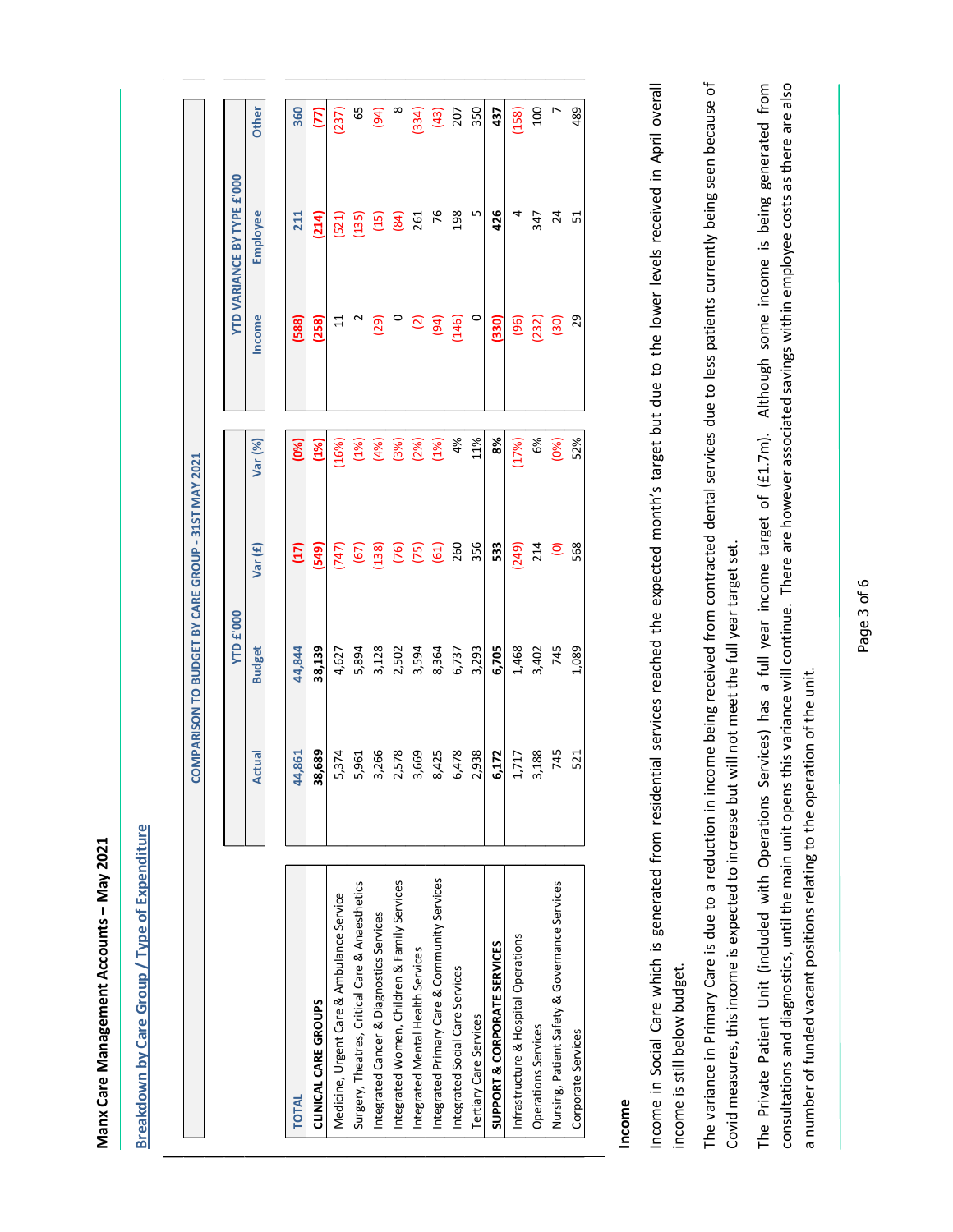| Manx Care Management Accounts - May 2021                                                                                                                                                                                                                                                                                                                                                                                                                                                              |
|-------------------------------------------------------------------------------------------------------------------------------------------------------------------------------------------------------------------------------------------------------------------------------------------------------------------------------------------------------------------------------------------------------------------------------------------------------------------------------------------------------|
| m the coffee shop and hospital shop which have restricted services due to Covid measures at Noble's.<br>Hospital Operations continues to see a loss of income fro                                                                                                                                                                                                                                                                                                                                     |
| <b>Employee Costs</b>                                                                                                                                                                                                                                                                                                                                                                                                                                                                                 |
| to Agency and Bank staff usage in Emergency Medicine (with funding currently being sought via<br>a number of job descriptions in Gastroenterology and Respiratory Medicine are underway for advertising<br>ade vacancies are a key focus to be addressed. These factors will continue to impact Medicine until<br>The significant overspend in Medicine is attributable<br>Transformation) and in Medicine - Management, where<br>in June and Consultant grade and Speciality Doctor gr<br>addressed. |
| As part of the 2021/22 budget process additional employee funding was allocated for the creation of the Manx Care management structure and the Primary Care<br>at Scale project. As the recruitment process for a number of these posts is still ongoing, this is contributing to favourable variances within Mental Health,<br>Operations Services and Corporate Services.                                                                                                                           |
| year is included in employee costs within Corporate Services.<br>Half of the CIP target which is profiled equally across the                                                                                                                                                                                                                                                                                                                                                                          |
| Other Costs (includes costs for Infrastructure, Transport, Supplies & Contracted Services)                                                                                                                                                                                                                                                                                                                                                                                                            |
| Within Medicine the principal driver behind overspend is drug costs which are £170k over budget year to date, with £130k of the overspend arising in<br>Respiratory Medicine and Ward 1 (AMU).<br>Gastroenterology with additional variances in Neurology,                                                                                                                                                                                                                                            |
| this is expected to continue throughout 21/22. The variance in Mental Health relates to UK placements, although there has been a re-profiling of beds within the<br>Integrated Cancer & Diagnostics Services continues to see budgetary pressure from high cost centre drugs leading to the unfavourable variance year to date, and<br>block bed contract and a couple of high cost specialist placements are expected to end in June & July which has been reflected in the forecast.                |
| Hospital Ops has incurred two months of PPE cost (including a catch up from April). We are working with Logistics to ascertain whether these costs should be<br>borne by the utilising service rather than being ring-fenced in Operations. It is worth noting that the PPE has already been recovered from contingency in the<br>20/21 financial year, and that this is simply the consumption of the year end PPE stock carried forward into 21/22.                                                 |
| Half of the CIP target is included within supplies and is currently netted against the contingency budget, of which £2.9m is in other costs (net of the CIP target).                                                                                                                                                                                                                                                                                                                                  |
| ဌ                                                                                                                                                                                                                                                                                                                                                                                                                                                                                                     |
| CIP Action Plan which has identified the following key areas of focus for Year 1 whilst beginning work<br>The CIP target for Year 1 has been set at £2.7m. A full<br>towards savings for Year 2:                                                                                                                                                                                                                                                                                                      |
| Primary Care Medicines<br>Procurement<br>Workforce                                                                                                                                                                                                                                                                                                                                                                                                                                                    |
| Page 4 of 6                                                                                                                                                                                                                                                                                                                                                                                                                                                                                           |
|                                                                                                                                                                                                                                                                                                                                                                                                                                                                                                       |
|                                                                                                                                                                                                                                                                                                                                                                                                                                                                                                       |
|                                                                                                                                                                                                                                                                                                                                                                                                                                                                                                       |
|                                                                                                                                                                                                                                                                                                                                                                                                                                                                                                       |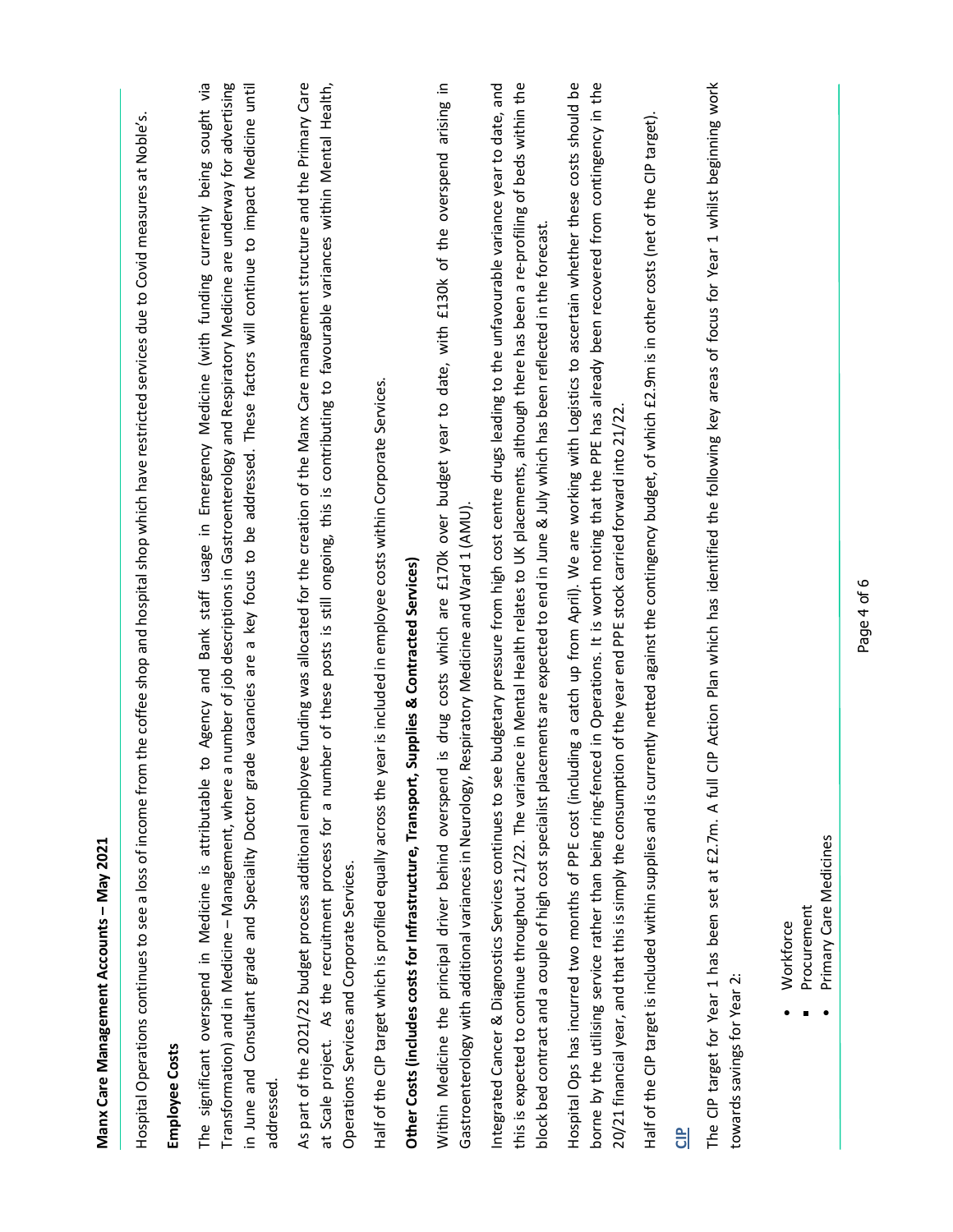- 
- 
- 

| The year 1 target remains ambitious but achievable if work begins in earnest within the coming month to deliver 'quick wins'. This will allow time for further work<br>to be done in other areas where investment may be required. It will also potentially release cash for investment in CIP initiatives in order to release those savings<br>in Year 1 and lay the groundwork for Year 2 savings.<br><b>Forecast</b> |                  |                  | FORECAST BY CARE GROUP - 31ST MAY 2021 |              |                  |                           |                       |
|-------------------------------------------------------------------------------------------------------------------------------------------------------------------------------------------------------------------------------------------------------------------------------------------------------------------------------------------------------------------------------------------------------------------------|------------------|------------------|----------------------------------------|--------------|------------------|---------------------------|-----------------------|
|                                                                                                                                                                                                                                                                                                                                                                                                                         |                  | <b>FY £'000</b>  |                                        |              |                  | FY VARIANCE BY TYPE £'000 |                       |
|                                                                                                                                                                                                                                                                                                                                                                                                                         | <b>Forecast</b>  | <b>Budget</b>    | Var (£)                                | Var (%)      | Income           | Employee                  | Other                 |
| <b>TOTAL</b>                                                                                                                                                                                                                                                                                                                                                                                                            | 269,110          | 269,064          | $\overline{9}$                         | (0%)         | (3,279)          | (1, 209)                  | 4,443                 |
| CLINICAL CARE GROUPS                                                                                                                                                                                                                                                                                                                                                                                                    | 233,279          | 228,836          | (4,443)                                | (2%)         | (1,275)          | (2,645)                   | (522)                 |
| Medicine, Urgent Care & Ambulance Service                                                                                                                                                                                                                                                                                                                                                                               | 32,256           | 27,764           | (4,492)                                | (16%)        | 64               | (3, 152)                  | (1,405)               |
| Surgery, Theatres, Critical Care & Anaesthetics                                                                                                                                                                                                                                                                                                                                                                         | 35,963           | 35,364           | (600)                                  | (2%)         | $\overline{12}$  | (1,004)                   | 393                   |
| Integrated Cancer & Diagnostics Services                                                                                                                                                                                                                                                                                                                                                                                | 19,736           | 18,767           | (970)                                  | (5%)<br>(3%) | $\circ$<br>(172) | (232)<br>(509)            | (566)<br>$\mathbf{z}$ |
| Integrated Women, Children & Family Services<br>Integrated Mental Health Services                                                                                                                                                                                                                                                                                                                                       | 21,555<br>15,451 | 15,013<br>21,562 | (438)                                  | 0%           | $(13)$           | 873                       | (853)                 |
| Integrated Primary Care & Community Services                                                                                                                                                                                                                                                                                                                                                                            | 50,552           | 50,184           | (368)                                  | (1%)         | (293)            | 360                       | (435)                 |
| Integrated Social Care Services                                                                                                                                                                                                                                                                                                                                                                                         | 39,440           | 40,422           | 982                                    | 2%           | (874)            | 985                       | 871                   |
| <b>Tertiary Care Services</b>                                                                                                                                                                                                                                                                                                                                                                                           | 18,324           | 19,760           | 1,436                                  | 7%           | $\circ$          | 33                        | 1,403                 |
| SUPPORT & CORPORATE SERVICES                                                                                                                                                                                                                                                                                                                                                                                            | 35,831           | 40,228           | 4,397                                  | 11%          | (2,004)          | 1,436                     | 4,965                 |
| Infrastructure & Hospital Operations                                                                                                                                                                                                                                                                                                                                                                                    | 10,136           | 8,807            | (1, 330)                               | (15%)        | (576)            | 116                       | (870)                 |
| Operations Services                                                                                                                                                                                                                                                                                                                                                                                                     | 19,967           | 20,414           | 447                                    | 2%           | (1, 417)         | 1,636                     | 228                   |
| Nursing, Patient Safety & Governance Services                                                                                                                                                                                                                                                                                                                                                                           | 4,714            | 4,470            | (244)                                  | (5%)         | (183)            | (26)                      | (36)                  |
| Corporate Services                                                                                                                                                                                                                                                                                                                                                                                                      | 1,013            | 6,537            | 5,524                                  | 85%          | 172              | (290)                     | 5,642                 |